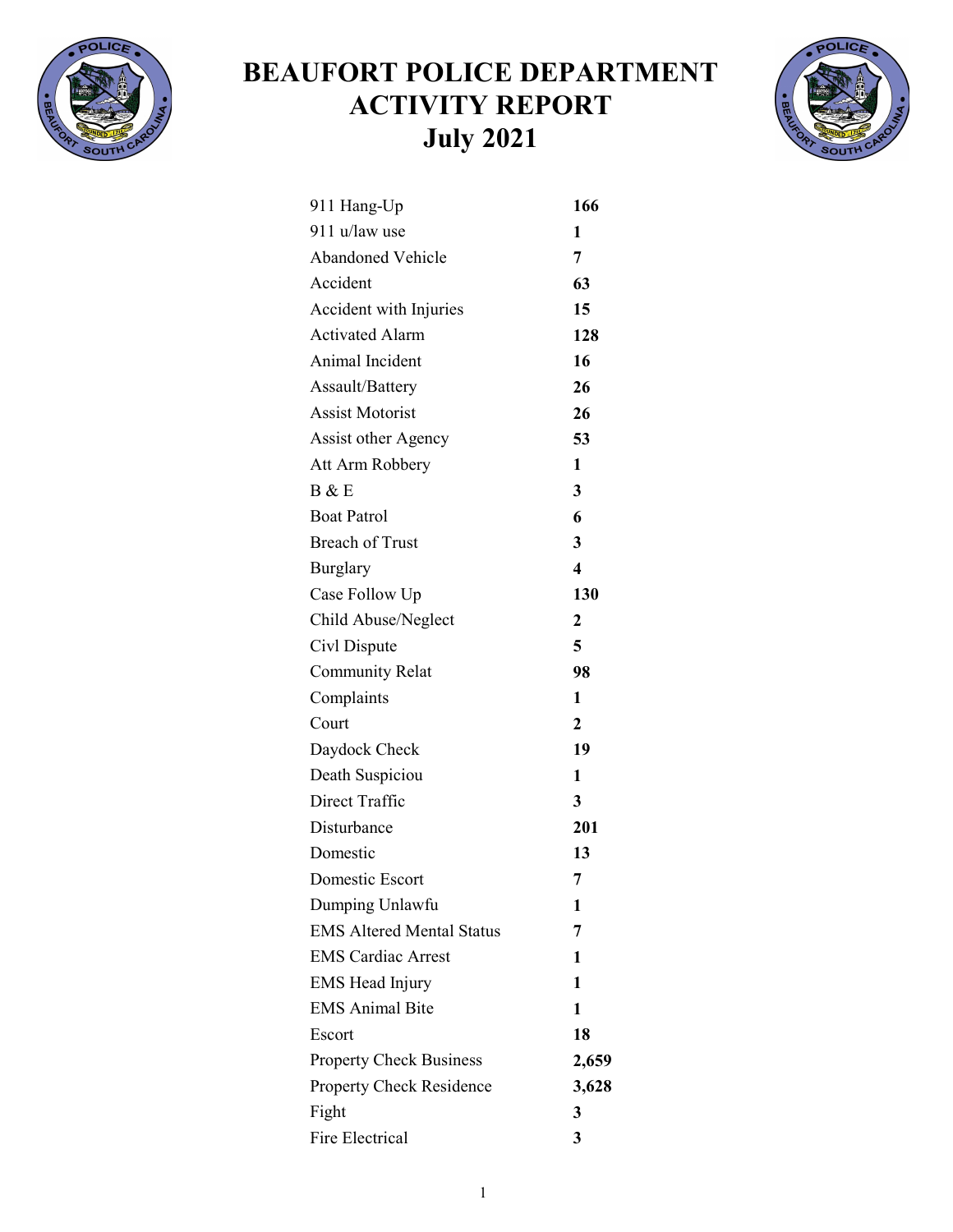| Fire Structure            | 2              |
|---------------------------|----------------|
| Fireworks                 | 21             |
| Foot Patrol               | 29             |
| Forgery                   | $\overline{2}$ |
| <b>Found Narcotic</b>     | $\mathbf{1}$   |
| <b>Found Property</b>     | 10             |
| Fraud/Scam                | 14             |
| <b>Funeral Escort</b>     | 1              |
| Harassing Phone Calls     | $\mathbf{2}$   |
| Harassment                | 8              |
| Health and Welfare Check  | 19             |
| Hit & Run                 | 24             |
| <b>Intoxicated Driver</b> | 3              |
| <b>Intoxicated Person</b> | 6              |
| <b>Lost Property</b>      | 11             |
| Man Down                  | 3              |
| Misc Call                 | 97             |
| <b>MIssing Person</b>     | 3              |
| Mutual Aid                | 10             |
| Narcotic Violation        | 3              |
| Noise Complaint           | 18             |
| Parking Violation         | 28             |
| Phone Call                | 5              |
| <b>Property Damage</b>    | 10             |
| <b>Reckless Driving</b>   | 25             |
| Runaway                   | 1              |
| Service of a Warrant      | 8              |
| Sexual Assault            | 1              |
| Shoplifting               | 16             |
| <b>Shots Fired</b>        | 8              |
| Special Event             | 14             |
| <b>Stolen Property</b>    | 18             |
| <b>Stolen Vehicle</b>     | 3              |
| Storm Call                | 22             |
| <b>Suicide Threats</b>    | 3              |
| Suspicious Activity       | 24             |
| Suspicious Person         | 44             |
| Suspicious Vehicle        | 30             |
| Traffic                   | 1              |
| <b>Traffic Hazard</b>     | 25             |
| Traffic Stop              | 264            |
| Trespassing               | 12             |